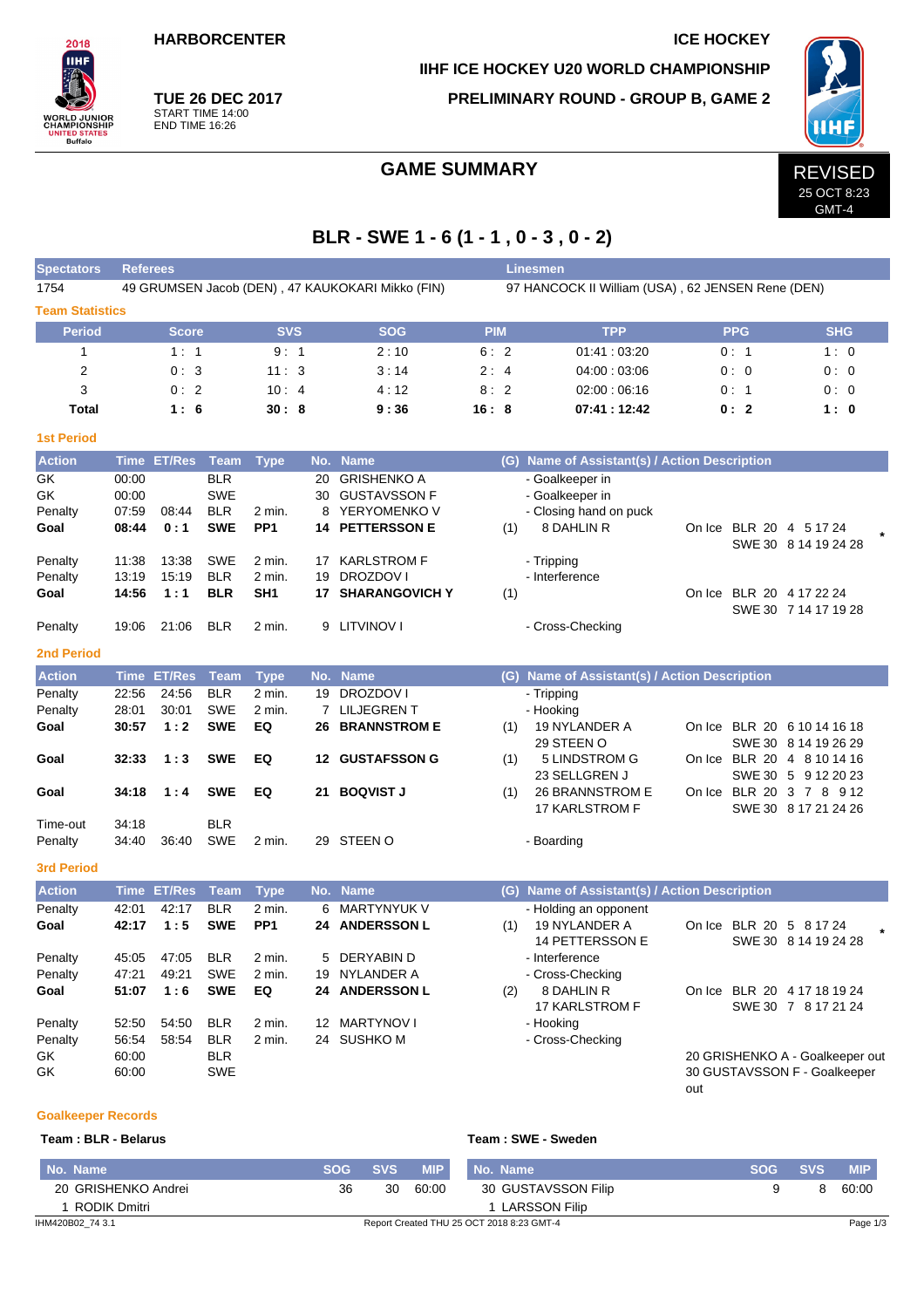

**TUE 26 DEC 2017** START TIME 14:00 END TIME 16:26

## **IIHF ICE HOCKEY U20 WORLD CHAMPIONSHIP PRELIMINARY ROUND - GROUP B, GAME 2**



**Game Statistics Team : BLR (red)**

| $ $ realled DLN (real) |                             |             |              |             |                |             |          |                   |             |                      |                |          |          |          |                      |                |           |           |            |             |            |
|------------------------|-----------------------------|-------------|--------------|-------------|----------------|-------------|----------|-------------------|-------------|----------------------|----------------|----------|----------|----------|----------------------|----------------|-----------|-----------|------------|-------------|------------|
|                        | Head Coach: FAIKOV Yuri     |             |              |             |                |             |          |                   |             | <b>Shots on Goal</b> |                |          |          |          | Time on Ice          |                |           |           |            |             |            |
| No. Pos. Name          |                             | G           | $\mathbf{A}$ | P           |                |             |          | PIM FO+ FO- FO+/- | FO%         |                      | $\overline{2}$ | 3 OT TS  |          | $+/-$    |                      | $\overline{2}$ | 3         | <b>OT</b> | <b>TOT</b> | <b>SHF</b>  | <b>AVG</b> |
| 4 D                    | SOKOLOVSKI Vladislav        | 0           | 0            | 0           | 0              | 0           | 0        | 0                 | 0.00        | 0                    | 0              | $\Omega$ | 0        | $-1$     | 8:02                 | 4:43 6:04      |           |           | 18:49      | 25          | 0:45       |
| 7 F                    | <b>BOVBEL Viktor</b>        | 0           | 0            | 0           | 0              | 2           |          | 1                 | 66.67       | 0                    | 0              | $\Omega$ | 0        | -1       |                      | 5:53 7:15 6:00 |           |           | 19:08      | 27          | 0:42       |
| 9 F                    | LITVINOV IIya +A            | 0           | 0            | 0           | 2              | 5           | 10       | -5                | 33.33       | 0                    |                | $\Omega$ | 1        | -1       | 6:53                 |                | 7:24 7:32 |           | 21:49      | 36          | 0:36       |
| 12 F                   | MARTYNOV Igor               | 0           | 0            | 0           | 2              | 0           | $\Omega$ | 0                 | 0.00        | 0                    | 0              | 0        | 0        | -1       |                      | 5:39 5:09 3:03 |           |           | 13:51      | 26          | 0:31       |
| 18 D                   | <b>BUROVTSEV Dmitri</b>     | 0           | 0            | 0           | $\Omega$       | $\Omega$    |          | -1                | 0.00        | 0                    | 0              | $\Omega$ | $\Omega$ | $-2$     |                      | 2:56 4:29 3:16 |           |           | 10:41      | 16          | 0:40       |
| 5 D                    | <b>DERYABIN Dmitri</b>      | 0           | 0            | 0           | 2              | 0           |          | $-1$              | 0.00        | 0                    | 0              | 0        | 0        | $\Omega$ |                      | 7:18 5:43 5:47 |           |           | 18:48      | 29          | 0:38       |
| 8<br>D                 | YERYOMENKO Vladislav        | 0           | 0            | 0           | 2              | 0           | 0        | 0                 | 0.00        | 0                    | 0              | 0        | 0        |          | $-2$ 11:19 8:53 4:36 |                |           |           | 24:48      | 32          | 0:46       |
| 17 F                   | SHARANGOVICH Yegor +A (BP)  | $\mathbf 1$ | 0            | 1           | 0              | 3           | 10       | $-7$              | 23.08       | 2                    | 0              | 3        | 5        | $\Omega$ |                      | 4:56 7:11 5:24 |           |           | 17:31      | 29          | 0:36       |
| 19 F                   | DROZDOV Ivan                | 0           | 0            | 0           | 4              | 1           | 3        | $-2$              | 25.00       | 0                    | 1              | 0        | 1        | -1       |                      | 5:44 7:29 4:57 |           |           | 18:10      | 26          | 0:41       |
| 24 F                   | SUSHKO Maxim +C             | 0           | 0            | $\Omega$    | 2              | $\Omega$    | 0        | 0                 | 0.00        | $\mathbf 0$          | 0              | 0        | $\Omega$ | 0        |                      | 5:59 7:49 5:51 |           |           | 19:39      | 29          | 0:40       |
| 3 D                    | <b>GOSTEV Andrei</b>        | 0           | 0            | 0           | 0              | 0           | 0        | 0                 | 0.00        | 0                    |                | 0        | 1        | -1       |                      | 4:38 4:05 5:17 |           |           | 14:00      | 23          | 0:36       |
| 6 D                    | <b>MARTYNYUK Vladislav</b>  | 0           | 0            | 0           | $\overline{2}$ | 0           | 0        | 0                 | 0.00        | 0                    | 0              | $\Omega$ | 0        | -1       |                      | 3:56 6:37 6:30 |           |           | 17:03      | 22          | 0:46       |
| 10 F                   | RYADCHENKO Vladislav        | 0           | 0            | $\mathbf 0$ | 0              | 0           | 0        | 0                 | 0.00        | $\mathbf 0$          | 0              | 0        | 0        | $-2$     | 2:24 4:04 2:05       |                |           |           | 8:33       | 15          | 0:34       |
| 14 F                   | <b>PISHUK Sergei</b>        | 0           | 0            | $\mathbf 0$ | $\mathbf 0$    | $\mathbf 0$ | 0        | 0                 | 0.00        | 0                    | 0              | 0        | 0        |          | $-2$ 5:12 4:21 4:16  |                |           |           | 13:49      | 27          | 0:30       |
| 16 F                   | <b>GRINKEVICH Dmitri</b>    | 0           | 0            | $\Omega$    | $\mathbf 0$    | 6           | 4        | 2                 | 60.00       | $\mathbf 0$          | $\Omega$       | $\Omega$ | 0        |          | $-2$ 3:55 2:37 4:14  |                |           |           | 10:46      | 22          | 0:29       |
| 11 F                   | LUKASHEVICH Alexander       | 0           | 0            | 0           | 0              | 0           | 0        | 0                 | 0.00        | 0                    | 0              |          |          | 0        |                      | 3:54 1:58 3:59 |           |           | 9:51       | 18          | 0:32       |
| 13 F                   | ASTASHEVICH Arseni          | 0           | 0            | 0           | $\mathbf 0$    | 0           | 0        | 0                 | 0.00        | 0                    | 0              | 0        | 0        | $\Omega$ | 0:00                 | 0:0000:0       |           |           | 0:00       | $\mathbf 0$ | 0:00       |
| 21 F                   | <b>MIKHALCHUK Vladislav</b> | 0           | 0            | 0           | 0              | 0           | 1        | $-1$              | 0.00        | 0                    | 0              | 0        | 0        |          |                      | 2:58 2:26 3:57 |           |           | 9:21       | 16          | 0:35       |
| 22 D                   | <b>GABRUS Vladislav</b>     | 0           | 0            | $\mathbf 0$ | $\mathbf 0$    | 0           | 0        | 0                 | 0.00        | $\mathbf 0$          | 0              | 0        | 0        | $+1$     |                      | 4:12 2:19 5:40 |           |           | 12:11      | 21          | 0:34       |
| 26 F                   | <b>ANISIMOV Nazar</b>       | 0           | 0            | $\mathbf 0$ | 0              | $\Omega$    | 6        | -6                | 0.00        | 0                    | 0              | 0        | 0        | $\Omega$ |                      | 4:12 2:44 4:05 |           |           | 11:01      | 18          | 0:36       |
| 1 GK                   | <b>RODIK Dmitri</b>         | 0           | 0            | 0           | 0              |             |          |                   |             | 0                    | 0              | 0        | 0        |          |                      |                |           |           |            |             |            |
| 20 GK                  | <b>GRISHENKO Andrei</b>     | 0           | 0            | 0           | 0              |             |          |                   |             | 0                    | 0              | 0        | 0        |          |                      |                |           |           |            |             |            |
| Total                  |                             | 1           | 0            |             | 16             | 17          | 37       |                   | $-20$ 31.48 | $\mathbf{2}$         | 3              | 4        | 9        |          |                      |                |           |           |            |             |            |

|               | Team: SWE (yellow)              |          |                |                |                |                |          |                   |        |          |                |                |              |                      |      |                |      |           |                |    |            |  |  |  |  |
|---------------|---------------------------------|----------|----------------|----------------|----------------|----------------|----------|-------------------|--------|----------|----------------|----------------|--------------|----------------------|------|----------------|------|-----------|----------------|----|------------|--|--|--|--|
|               | <b>Head Coach: MONTEN Tomas</b> |          |                |                |                |                |          |                   |        |          |                |                |              | <b>Shots on Goal</b> |      |                |      |           | Time on Ice    |    |            |  |  |  |  |
| No. Pos. Name |                                 | G.       | A              | P              |                |                |          | PIM FO+ FO- FO+/- | FO%    |          | $\overline{2}$ |                | 3 OT TS      | $+/-$                |      | $\overline{2}$ | 3    | <b>OT</b> | <b>TOT SHF</b> |    | <b>AVG</b> |  |  |  |  |
| 7 D           | <b>LILJEGREN Timothy</b>        | 0        | 0              | 0              | 2              | 0              | $\Omega$ | 0                 | 0.00   | 0        | $\mathbf{1}$   | 2              | 3            | 0                    |      | 4:02 6:46 5:37 |      |           | 16:25          | 22 | 0:44       |  |  |  |  |
| 17 F          | <b>KARLSTROM Fredrik</b>        | 0        | $\overline{2}$ | $\overline{2}$ | 2              | 0              | 0        | 0                 | 0.00   | 0        | 1              | 1              | 2            | $+1$                 |      | 3:34 4:39 5:26 |      |           | 13:39          | 19 | 0:43       |  |  |  |  |
| 21 F          | <b>BOQVIST Jesper</b>           | 1        | 0              | 1              | 0              | 4              | 2        | 2                 | 66.67  | 0        | 2              | $\Omega$       | 2            | $+2$                 |      | 3:39 5:32 5:10 |      |           | 14:21          | 18 | 0:47       |  |  |  |  |
| 24 F          | ANDERSSON Lias +C               | 2        | 0              | 2              | 0              | 7              | 3        | 4                 | 70.00  | 0        | 0              | 2              | 2            | $+2$                 |      | 6:05 5:12 6:24 |      |           | 17:41          | 24 | 0:44       |  |  |  |  |
| 27 D          | MOVERARE Jacob +A               | 0        | $\mathbf 0$    | $\mathbf 0$    | 0              | 0              | 0        | 0                 | 0.00   | 0        | 1              | $\Omega$       | $\mathbf{1}$ | 0                    |      | 3:28 5:59 4:56 |      |           | 14:23          | 21 | 0:41       |  |  |  |  |
| 8 D           | <b>DAHLIN Rasmus</b>            | 0        | 2              | $\overline{2}$ | 0              | 0              | 0        | 0                 | 0.00   |          |                | 0              | 2            | $+3$                 |      | 8:06 6:11 6:33 |      |           | 20:50          | 30 | 0:41       |  |  |  |  |
| 14 F          | <b>PETTERSSON Elias</b>         | 1        | $\mathbf{1}$   | $\overline{2}$ | 0              | 1              | 0        | $\mathbf{1}$      | 100.00 | 1        | 2              | 1              | 4            | 0                    |      | 6:48 4:54 6:36 |      |           | 18:18          | 24 | 0:45       |  |  |  |  |
| 16 F          | LINDSTROM Linus (BP)            | 0        | $\mathbf 0$    | 0              | 0              | 11             | 0        | 11                | 100.00 | 0        | 0              | 0              | 0            | 0                    | 4:21 | 4:16           | 3:23 |           | 12:00          | 22 | 0:32       |  |  |  |  |
| 19 F          | NYLANDER Alexander +A           | 0        | $\overline{2}$ | $\overline{2}$ | 2              | 4              | 3        | 1                 | 57.14  | 3        | 0              | 0              | 3            | $\Omega$             |      | 7:55 5:40 6:39 |      |           | 20:14          | 24 | 0:50       |  |  |  |  |
| 26 D          | <b>BRANNSTROM Erik</b>          | 1        | 1              | $\overline{2}$ | $\overline{0}$ | $\overline{0}$ | $\Omega$ | 0                 | 0.00   | $\Omega$ | 1              | $\Omega$       | 1            | $+2$                 |      | 6:01 6:08 4:21 |      |           | 16:30          | 25 | 0:39       |  |  |  |  |
| 5 D           | <b>LINDSTROM Gustav</b>         | 0        | 1              | 1              | 0              | 0              | 0        | 0                 | 0.00   | 0        | 0              | 1              |              | $+1$                 |      | 6:19 3:37 3:22 |      |           | 13:18          | 21 | 0:38       |  |  |  |  |
| 9 F           | SODERLUND Tim                   | $\Omega$ | 0              | 0              | 0              | 0              | 0        | 0                 | 0.00   | 0        | 1              | 1              | 2            | $+1$                 |      | 3:27 3:45 3:58 |      |           | 11:10          | 20 | 0:33       |  |  |  |  |
| 20 F          | <b>LUNDESTROM Isac</b>          | 0        | 0              | $\mathbf 0$    | 0              | 2              | 6        | $-4$              | 25.00  | 1        |                | 0              | 2            | $+1$                 |      | 3:48 3:07 6:01 |      |           | 12:56          | 19 | 0:40       |  |  |  |  |
| 23 D          | <b>SELLGREN Jesper</b>          | 0        | 1              | 1              | 0              | 0              | 0        | 0                 | 0.00   | 1        | 0              | 0              |              | $+1$                 |      | 5:44 4:48 3:54 |      |           | 14:26          | 22 | 0:39       |  |  |  |  |
| 29 F          | <b>STEEN Oskar</b>              | $\Omega$ |                |                | $\overline{2}$ | 3              | 1        | 2                 | 75.00  | 0        | 0              |                |              | $+1$                 |      | 3:33 4:36 4:36 |      |           | 12:45          | 17 | 0:45       |  |  |  |  |
| 6 D           | <b>HOGBERG Linus</b>            | 0        | 0              | 0              | 0              | 0              | 0        | 0                 | 0.00   | 0        | 0              | 0              | 0            | 0                    |      | 1:06 2:47 3:53 |      |           | 7:46           | 16 | 0:29       |  |  |  |  |
| 10 F          | <b>DAVIDSSON Marcus</b>         | 0        | 0              | $\mathbf 0$    | 0              | 5              | 1        | 4                 | 83.33  | 1        | 0              | 0              | 1            | 0                    |      | 3:15 4:05 3:05 |      |           | 10:25          | 18 | 0:34       |  |  |  |  |
| 12 F          | <b>GUSTAFSSON Glenn</b>         | 1        | 0              | 1              | $\Omega$       | 0              | $\Omega$ | 0                 | 0.00   | 1        | 1              | 0              | 2            | $+1$                 |      | 2:36 3:24 2:53 |      |           | 8:53           | 16 | 0:33       |  |  |  |  |
| 22 F          | <b>JONSSON FJALLBY Axel</b>     | 0        | 0              | $\Omega$       | $\Omega$       | 0              |          | -1                | 0.00   | 1        | 2              | $\overline{2}$ | 5            | $\Omega$             |      | 4:33 4:28 3:47 |      |           | 12:48          | 19 | 0:40       |  |  |  |  |
| 28 F          | <b>ZETTERLUND Fabian</b>        | 0        | $\Omega$       | $\Omega$       | $\Omega$       | 0              | 0        | 0                 | 0.00   | $\Omega$ | $\Omega$       | 1              | 1            | -1                   |      | 4:03 3:18 4:57 |      |           | 12:18          | 18 | 0:41       |  |  |  |  |
| 1 GK          | <b>LARSSON Filip</b>            | 0        | 0              | 0              | 0              |                |          |                   |        | $\Omega$ | 0              | 0              | 0            |                      |      |                |      |           |                |    |            |  |  |  |  |
| 30 GK         | <b>GUSTAVSSON Filip</b>         | 0        | 0              | 0              | 0              |                |          |                   |        | 0        | $\mathbf 0$    | 0              | 0            |                      |      |                |      |           |                |    |            |  |  |  |  |
| Total         |                                 | 6        | 11             | 17             | 8              | 37             | 17       | 20                | 68.52  | 10       | 14             | 12             | 36           |                      |      |                |      |           |                |    |            |  |  |  |  |